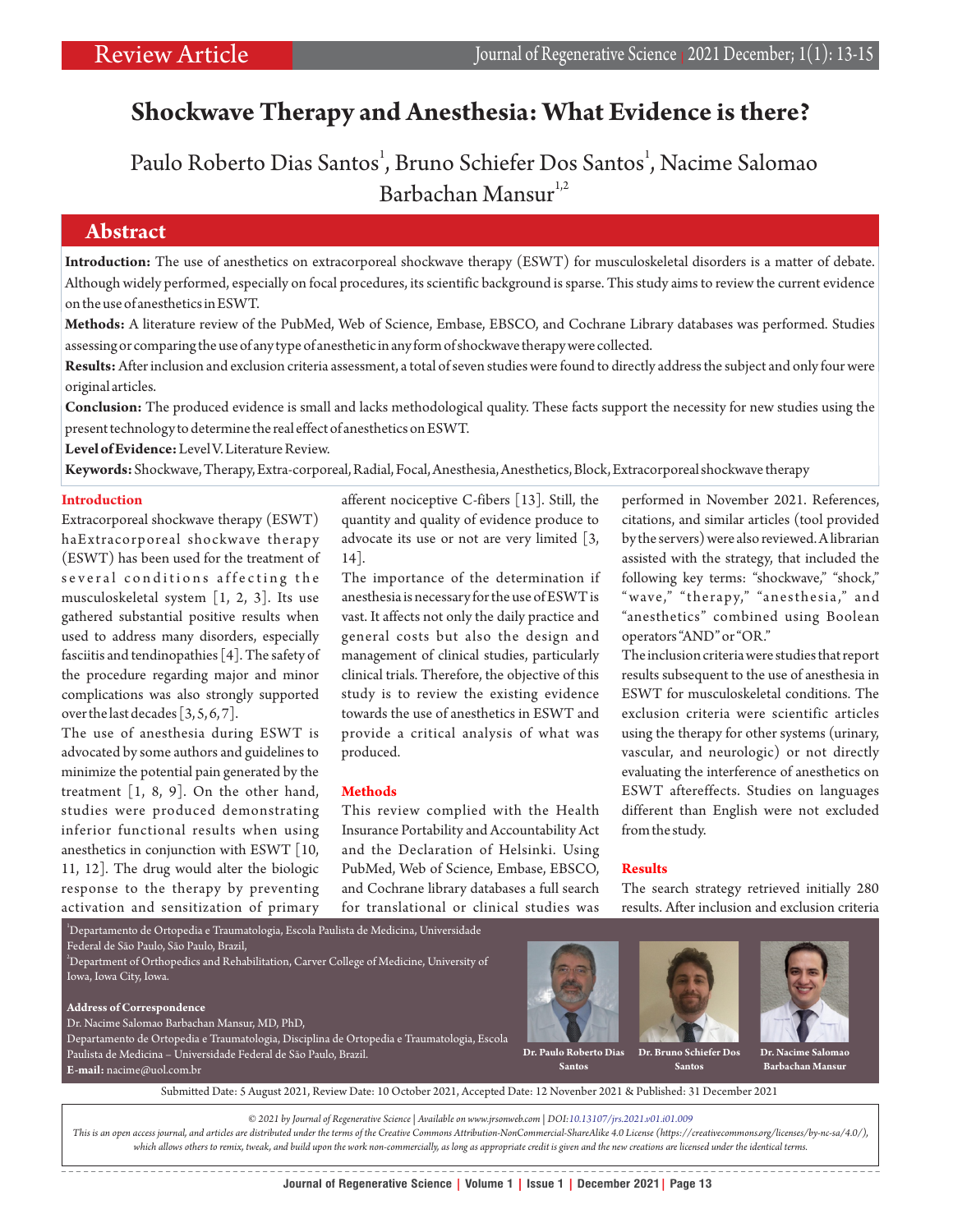assessment, a total of seven studies were found to directly address the subject  $[3, 4, 10, 10]$ 11, 12, 13, 15]. From this group, only four were original articles [10, 11, 12, 13]. Three of the studies evaluated functional outcomes in populations treated with ESWT and demonstrated inferior outcomes using local anesthesia [10, 11, 12]. One study evaluated the local vascular and nociception response to shockwave in the human tissue and its results suggest that local anesthesia substantially alters the biological responses of

#### **Discussion**

The use of anesthetics for ESWT is a paradigm that needs to be better studied. One of these concepts is the possible negative effect when used in conjunction to the shockwave. Very few studies supported this affirmation over the years, mainly based on findings over a frail methodology. Anesthesia allows the application of higher energies as in cases of kidney stones and nonunion, in which higher intensities are needed. In addition, some devices such as electrohydraulics cause more pain during their application and, without anesthesia (local or non-local), the patient often cannot support the treatment [7, 13, 15, 16].

Evidence points to a central role of the peripheral nervous system in mediating the cellular effects of shock waves applied to the musculoskeletal system [17, 18, 19]. The pain generated by ESWT stimulates nociceptors (C-fibers), which, in addition to their sensory function, release a variety of neuropeptides that induce protein extravasation, fibroblast stimulation, and cell activation. And some neuropeptides, such as substance P, initiate central and local trophic effects [20, 21, 22, 23, 24]. We know that local anesthetics disrupt the pain stimulus transmission by blocking sodium channel conductance and stopping potential action deflagration and might also interfere with cytokine or nerve growth factors release [13]. Klonschinski et al. study provided evidence that ESWT activates and sensitizes primary afferent nociceptive C fibers and that both activation and sensitization were avoided if local anesthetic was applied [13].

Rompe et al. [10] in 2005 enrolled eighty-six patients with chronic plantar faciitis. They were randomly assigned to receive low energy with or without local anesthesia. They used

an electromagnetic device, given weekly for 3 weeks. At 3 months, the average pain score was  $2.2 \pm 2.0$  for patients of group I (without anesthesia), and  $4.1 \pm 1.5$  points for group II (with anesthesia). The mean between group difference was 1.9 points (95% CI: [1.1–2.7 points];  $P < 0.001$ ). Significantly more patients of group I achieved 50% reduction of pain compared to group II (67% vs. 29%, P < 0.001).

The authors say there remain some interesting points to be clarified. The biomechanical changes that occur with or without local anesthesia are unknown, if there are differences between applying directly to the area or remote application (block) and further clinical trials will also have to analyze if there are a central neuromodulation effects in different modalities of ESWT [10]. ESWT [13]. The data from this study demonstrate that biomechanical changes that occur with or The data from this study demonstrate that

> Labek and Auersperg [11] in 2005 reported they had enrolled 60 patients with a chronic plantar faciitis in a triple arm study, prospective, randomized, and observerblinded pilot trial. Patients are randomly assigned to receive three sessions of active ESWT. Group I without local anesthesia (energy flux density per shock 0.09 mJ/mm2), group II ESWT with local anesthesia (energy flux density per shock 0.18 mJ/mm2), and group III ESWT with local anesthesia (energy flux density per shock 0.09 mJ/mm2). At 6 weeks, there was a significant improvement in pain during the first step in the morning in all groups, by 4.2 points in group I, by 2.6 points in group II and 2.4 points in group III. They conclude, at 6 weeks success rates after low energy ESWT with local anesthesia were lower than after identical low energy ESWT without local anesthesia.

> This is a monocenter study and the treatment was performed by one expert team of orthopedic surgeons, patients were not matched for activity level before treatment, no placebo group was included and results of the current trial cannot be extrapolated to other ESWT treatment devices and pathologies.

> Furia [12], in 2006, a Case control study, treated Thirty-five patients with chronic insertional Achilles tendinopathy with 1 dose of electromagnetic high-energy extracorporeal shock wave, and thirty-three patients in the control group were managed with traditional non-operative measures.

Twelve of the ESWT patients were treated with a local anesthesia field block (LA subgroup), and 23 of the ESWT patients were treated with an regional block (NLA subgroup), The author find a mean improvement in visual analog score for the local anesthesia subgroup was significantly less than that in the nonlocal anesthesia subgroup ( $F = 16.77$  vs.  $F = 53.95$ ,  $P < 0.001$ ) and the percentage of patients with successful Roles and Maudsley scores did not differ among the local and nonlocal anesthesia.

ESWT is a safe and effective to treat patients with chronic insertional Achilles tendinopathy. This treatment effect may be compromised by application of a local an esthesia before ESWT. Further prospective studies are needed to confirm these findings.

Based on what we found, we believe that the concept of anesthesia having a deleterious effect on ESWT needs revision until further data is produced. The few available studies that support this assertion have some bias. All used electromagnetic devices, what may not properly translate results when using electrohydraulic or piezoelectric or radial. The local anesthetic of choice was mainly mepivacaine, which is an anesthetic with less vasodilating action than lidocaine and was used in the reviewed studies. What is also unknown is if a peripheral anesthetic block can have an influence on ESWT and it has not been investigated and it is not known whether the use of anesthetics interferes with the release of endothelial growth factors, neovascularization, neoangiogenesis, and mechanotransduction.

## **Conclusion**

The current available information does not recommend the use of local anesthesia for soft tissues but should be considered for bone indications. However, the produced evidence is small and lacks methodological quality. These facts support the necessity for new studies using the present technology to determine the real effect of anesthetics on ESWT.